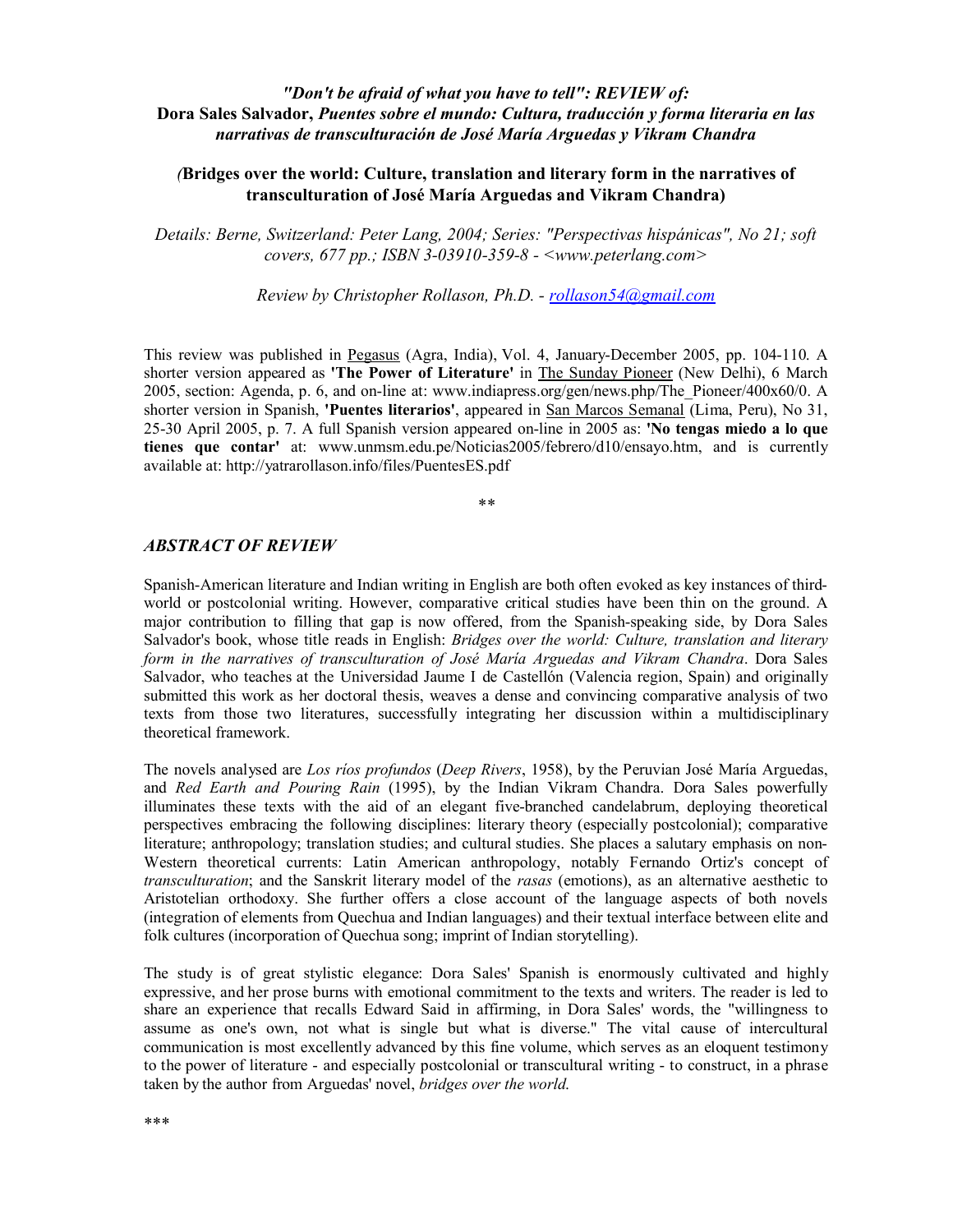### *"Otro modo de ser humano y libre" - "Another way to be human and free"* - *Rosario Castellanos*

## *"Don"t be afraid of what you have to tell. Tell the story" - Vikram Chandra* \*\*

Hispano-American literature and Indian writing in English are both often evoked as instances of what is termed third-world or postcolonial writing, while celebrated works from both cultural areas (Salman Rushdie's *Midnight's Children,* Gabriel García Márquez's *Cien años de soledad/One Hundred Years of Solitude)* are frequently cited as canonic or founding postcolonial texts. Among writers themselves, Octavio Paz, in his book *Vislumbres de la India/In Light of India*, has stressed the parallels between Indian and Aztec cultures, while Anita Desai has located her latest novel not in India but in Mexico, also claiming cultural similarity. Nonetheless, comparative critical studies aimed at identifying the characteristics (parallels and divergences) of representative works of the two literatures, in the context of a global project of cultural resistance, have been thin on the ground. One reason for this is the regrettable but undeniable lack, in English-speaking countries, of scholars with the necessary language skills (i.e. knowing Spanish). A major contribution towards filling that gap is now offered, from the Spanishspeaking side of the divide, in the shape of the text under review. This study by Dora Sales Salvador, who teaches in the Department of Translation and Communication at the Universidad Jaume I de Castellón (Valencia region, Spain), was originally presented as her doctoral thesis. The author has not only woven a dense and convincing comparative analysis of two texts from the two literatures in question, but has successfully integrated that analysis within a multidisciplinary theoretical framework which harmoniously combines elements from a wide range of discourses. The book appears in the publishing house Peter Lang's prestigious collection *Perspectivas hispánicas*, whose objective is to bring together works resulting from "high-level research" in the field of literary criticism related to Hispanic studies.

The two works - both novels - on which Dora Sales' theoretical and critical enterprise centres are: *Los ríos profundos* (1958), by the Peruvian José María Arguedas, and *Red Earth and Pouring Rain* (1995), by the Indian Vikram Chandra. We may note that Arguedas' text exists in English (as *Deep Rivers*), and Chandra's in Spanish (as *La tierra roja*). The study is of course written in Spanish, but the quotations from Vikram Chandra and other anglophone sources appear in English, without translation, and we may therefore presume that this volume is aimed at a specialist, effectively bilingual readership. Dora Sales is, additionally, the co-translator into Spanish (with Esther Monzó Nebot) of Chandra's second book, *Love and Longing in Bombay*/*Amor y añoranza en Bombay*, and has also translated two novels by Manju Kapur, *Difficult Daughters*/*Hijas difíciles* and *A Married Woman/Una mujer casada*. Her study was compiled with the full cooperation of both Vikram Chandra and Sybila Arredondo de Arguedas, José María's widow.

*Los ríos profundos* is the best-known work of a writer no longer living (Arguedas died in 1969), while *Red Earth and Pouring Rain* is the first book of a living novelist, still relatively young, with a considerable and growing critical reputation. In the light of the so-called *new paradigm* of comparative literature, the author states that her aim is not to identify direct links or influences between the two writers (indeed, no such links exist), but to highlight parallels and affinities of a theoretical and textual nature. Starting out from this position, a series of points of convergence are identified between the respective works of Chandra and Arguedas. Both write from within a postcolonial or decolonised context and a language reality that is bilingual (Spanish/Quechua) or multilingual (English/Hindi/Indian regional languages) but where languages do not have equal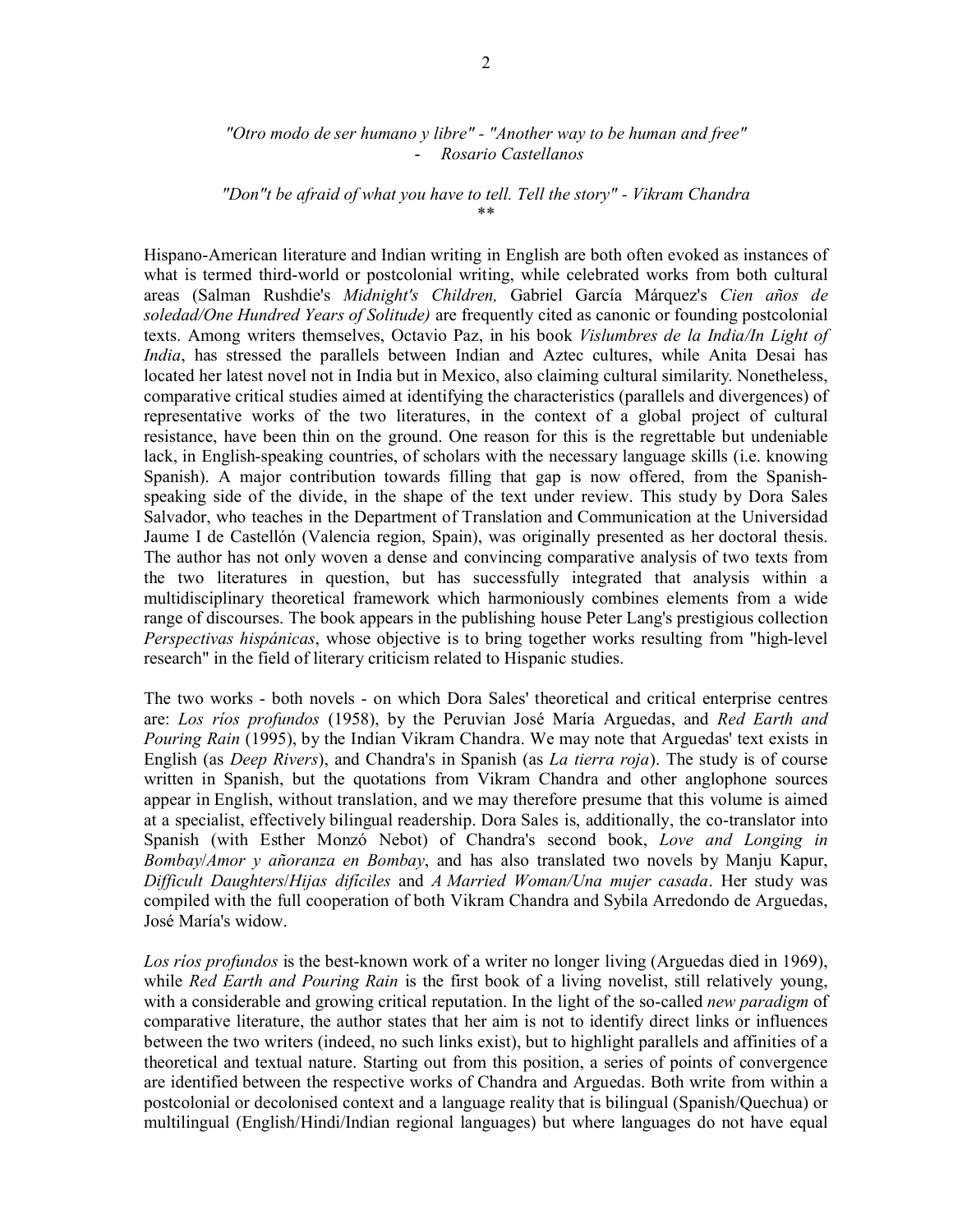power; both make use of elements deeply rooted in the oral tradition (Quechua popular song; Indian storytelling); and both, in the texture of their prose, achieve an original form of adaptation, comprehensible but visibly manipulated, of the colonial language to the autochthonous cultural substratum. Here, the present reviewer feels a number of qualifications may prove desirable. Arguedas, a child from a white family, learnt Quechua as his mother tongue in atypical circumstances, while the case of Chandra, who grew up speaking Hindi but was educated at English-medium institutions, is more representative. Some might further object that Hindi, the co-official language of a vast country, remains today a highly resilient language which enjoys considerably higher prestige than a marginalised tongue like Quechua; it is, though, equally the case that in both India and Peru, in today's globalised context, the dominant language (English, Spanish) is of European origin and as such alien. Others might wish to stress that, while there are literary texts in Quechua, the major languages of India historically draw on a huge and prestigious heritage of written literature; again, however, it is no less true that in both cultures oral expression dominates at the popular level. It is also legitimate to recall that, if both India and Peru have suffered, and still suffer, from the imprint of colonialism, Peru became independent *before* the British formalised their rule over India, and that, while one may indeed speak of neocolonialism, Peru's neocolonial master is not the former European coloniser but a different power altogether, namely the United States. Ultimately, however, any such refinements are best described as nuances, and the parallels traced by Dora Sales between the Peruvian and Indian realities remain fundamentally legitimate, while at the same time defining the space of her analysis.

To read the texts, Dora Sales deploys a wide-ranging set of theoretical perspectives embracing and synthesising a total of five disciplines. These are: literary theory, notably from the perspectives of Bakhtinian postformalism, postcolonial currents and the polysystem model of the Israeli theorist Even-Zohar; the already mentioned *new paradigm* of comparative literature; anthropology (theories of ethnoliterature); translation studies, especially in their postcolonial dimension; and the postulates of the largely Anglophone tendency that has been baptised *cultural studies*. These multiple discourses are interwoven across the text in an exemplary fashion: the author succeeds in avoiding both unstructured eclecticism and indeterminate vagueness (some of the approaches employed are in any case interrelated, as witness the postcolonial currents in both literary theory and translation studies). The cultural studies approach could, in other hands, have ended up preaching the disappearance of Literature as such, sucked into a dubious melting-pot along with a homogenised and idealised "popular culture": fortunately, however, the author avoids any such temptation, offering, rather, a finely-balanced modulation of the complex dialectic between erudite and popular, written and oral. The reader will meanwhile note the absence, no doubt intentional, of certain "other" currents, such as psychoanalytic criticism or genre studies: indeed, this is not the place to look for those seeking an exposition of the muchtrumpeted "magic-realist" mode of fiction. The methodologies employed by the author emerge overall as the product of a conscious and controlled choice: Dora Sales powerfully illuminates the two novels with the aid of an elegant five-branched candelabrum.

The study abounds in insights of major interest, among which a few may here be highlighted. In the area of theory, the author places an unexpected, and eminently salutary, emphasis on non-Western currents. Particular stress is laid on Latin American anthropology (the *anthropophagy* of the Brazilian Haroldo de Campos, the *transculturation* of the Cuban Fernando Ortiz), while, at the same time, centre stage is given to the Sanskrit theory of *rasas* (emotions) as a tool for literary analysis which offers, in potential, an alternative aesthetic to Aristotelian orthodoxy. While the transfer to literary studies of the transculturation model (originally devised for anthropology) is not an innovation in itself, what is remarkable is Dora Sales' highly articulate and particular use of it. She explains: "Fue el antropólogo e historiador cubano Fernando Ortiz quien planteó el concepto de *transculturación* en 1940 para sustituir al de *aculturación,*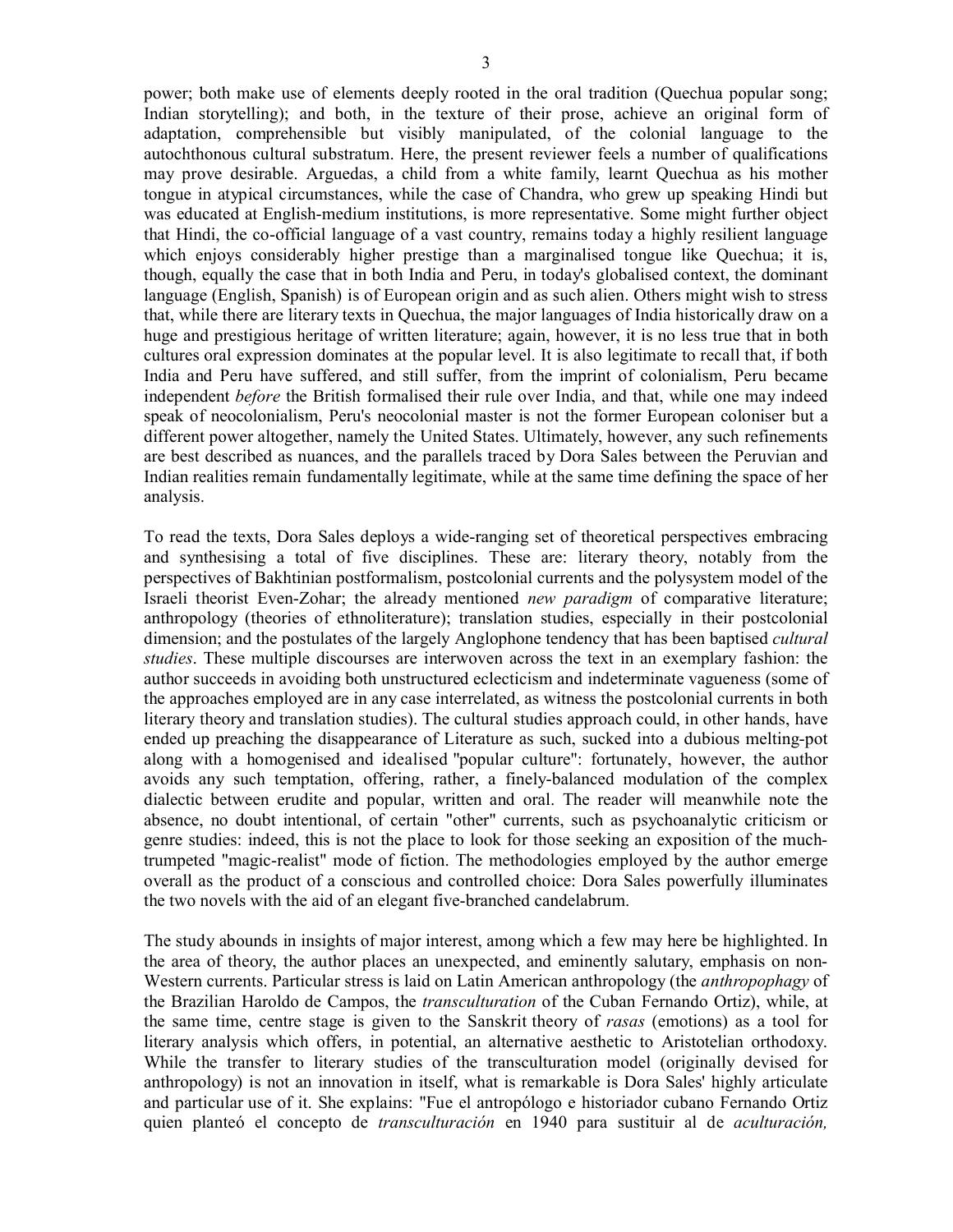empleado hasta entonces. Este último término designa, básicamente, los complejos procesos de contacto cultural en cuanto a la asimilación y recepción, por parte de unas sociedades, de rasgos procedentes de otra" ("It was the Cuban anthropologist and historian Fernando Ortiz who, in 1940, proposed the concept of *transculturation*, to replace that of *acculturation*, which had been used up till then. This term designates, essentially, the complex processes of cultural contact relating to the assimilation and reception by certain societies of features originating in others" - 41). A concept devised for the understanding of a Latin American reality is thus appropriated for application not only to texts from Latin America but also to literature from another continent, in the form of Indian writing in English. Also highly significant in this context is the idea advanced by Dora Sales with regard to transcultural productions such as those of Arguedas and Chandra, to the effect that such texts have, in a certain sense, *already been translated* in the very act of writing, since they are already the fruit of a process of intercultural negotiation and transfer bearing considerable similarities to the act of translation proper: "Las narrativas de transculturación (…) son textos *originales* que en sí ya llevan la carga de la traducción, *ya* constituyen una traducción, han surgido como resultado de un proceso traductor en el ámbito de la creación" ("Transcultural narratives (…) are *original* texts which already bear the burden of translation, *are* already a translation, having arisen as the result of a translating process in the framework of creation" - 466). While this position is not new as such, Dora Sales most certainly offers, by means of painstaking textual analysis, a remarkable illustration of it. Her study, all in all, reveals a critical voice marked by an advanced gift of synthesis and an ability to communicate and filter others' ideas with exemplary clarity, thus arriving at a final vision of substantial originality that exhibits maximum coherence with the texts studied.

The volume is divided into two parts, theoretical and practical. The second part (a close analysis of the two texts by Arguedas and Chandra) is organised not into discrete blocks, but, rather, by means of a sedulous counterpointing of themes and elements in which the two strands, Indian and Peruvian, intertwine in complementary fashion. The author undertakes, notably, a finely detailed analysis of the language aspects of both novels, in the context of transculturation (lexical and discursive borrowings from Quechua and from Indian languages) and the interface between elite and folk cultures - in Arguedas, the incorporation into the text of traditional Quechua song; in Chandra, the influence of the non-linear narrative of the Sanskrit epics and the storyteller figure. At all moments, Dora Sales evidences a knowledge of both novels from the inside, considering them not only through the prism of Theory but also in their autonomy as literary texts, thus conferring appropriate shape on her vision.

Across the entire study, the author's scholarly prose is of a quite unusual stylistic elegance. Unlike the majority of Theory-oriented academic texts, this volume impresses by the attractiveness and distinction of its writing: as, alas, happens only very rarely, the language of the works studied and the language of the scholar who studies them are on one and the same aesthetic level. Dora Sales' Spanish is enormously cultivated and highly expressive, and her prose burns with commitment to her ideas and emotional engagement with the texts and writers. Her sentences are balanced, harmonious and never over-length, while on the lexical level her writing eschews the dire attritions of repetition. The following sentence may serve as an example: "Se construye una esperanza, un futuro discernible: el ser humano puede actuar sobre su mundo, puede elegir sus querencias y sus alternativas, a pesar de las fuerzas que lo rodean y en gran medida lo determinan." ("A hope is constructed, a discernible future: human beings can act on their world, can choose their desires and alternatives, despite the forces that surround and in large part determine them." - 609). Dora Sales the critic dives into the depths of the texts which she explores, to bring up stylistic pearls which then reappear in her own graceful prose. Her writing emerges as a generous manifestation, on its own terms, of the human and aesthetic possibilities offered by the study of literature: as she puts it, "la literatura transcultural late como hospitalaria posibilidad de comunicación" ("transcultural literature offers wide-embracing